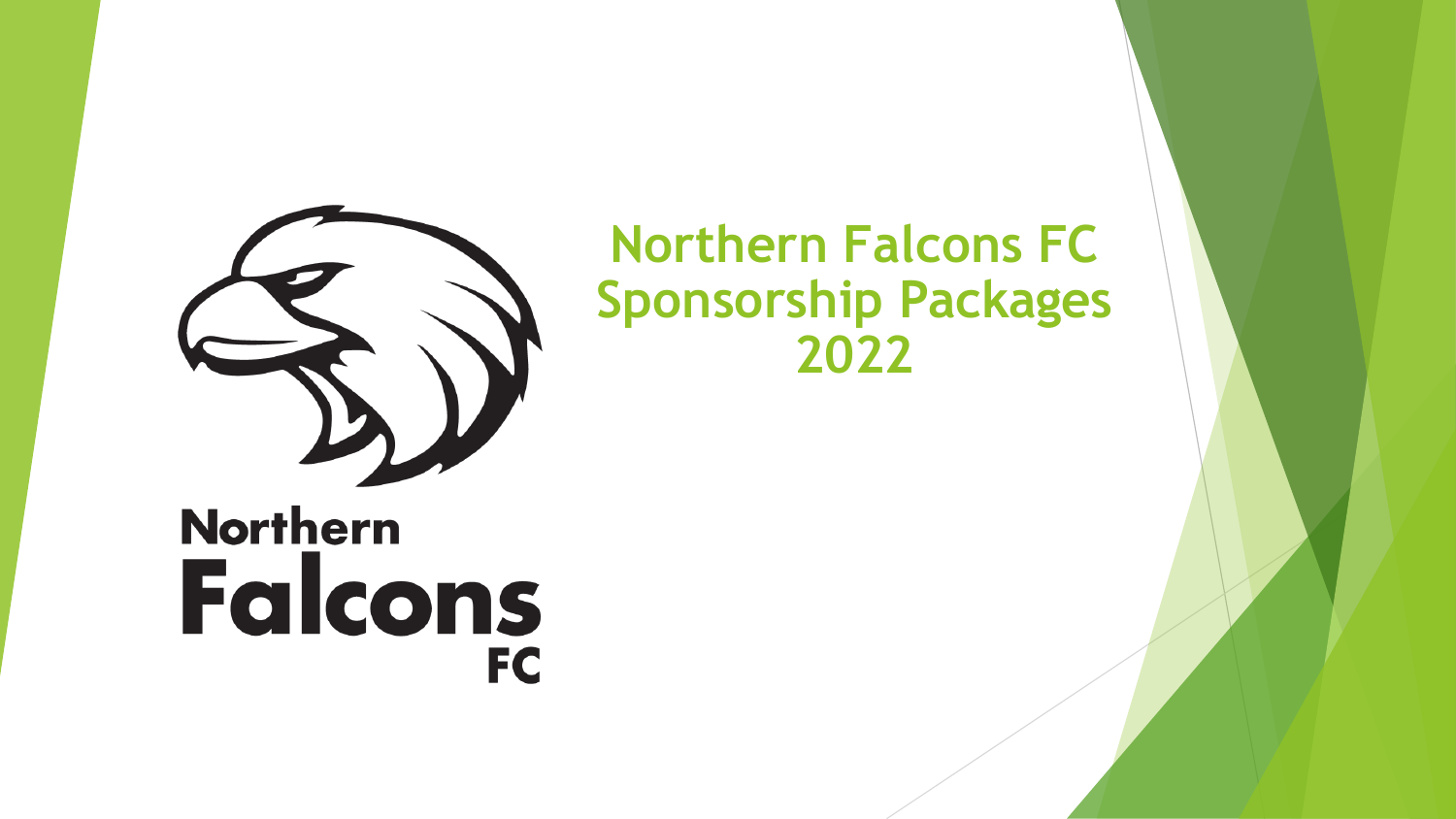

The Northern Falcons Football Club is a progressive organisation consisting entirely of volunteers

We promote the health, social and community engagement benefits of team sports and encouraging sporting participation in the wider community.

The club is able to offer our sponsors many key benefits through a large membership and supporter base.

Teams:

- Seniors & Development Squad/Reserves
- MiniRoos Kick Off for Girls Under 6-8
- Junior Mixed (Under 7, 8, 9)
- Junior Boys (Under 10, 11, 12, 13, 14, 15, 16, 17)
- Junior Girls (Under 8, 9,10, 11 & 12)
- Intellectually Disabled Team (Access All Abilities)
- Masters Over 45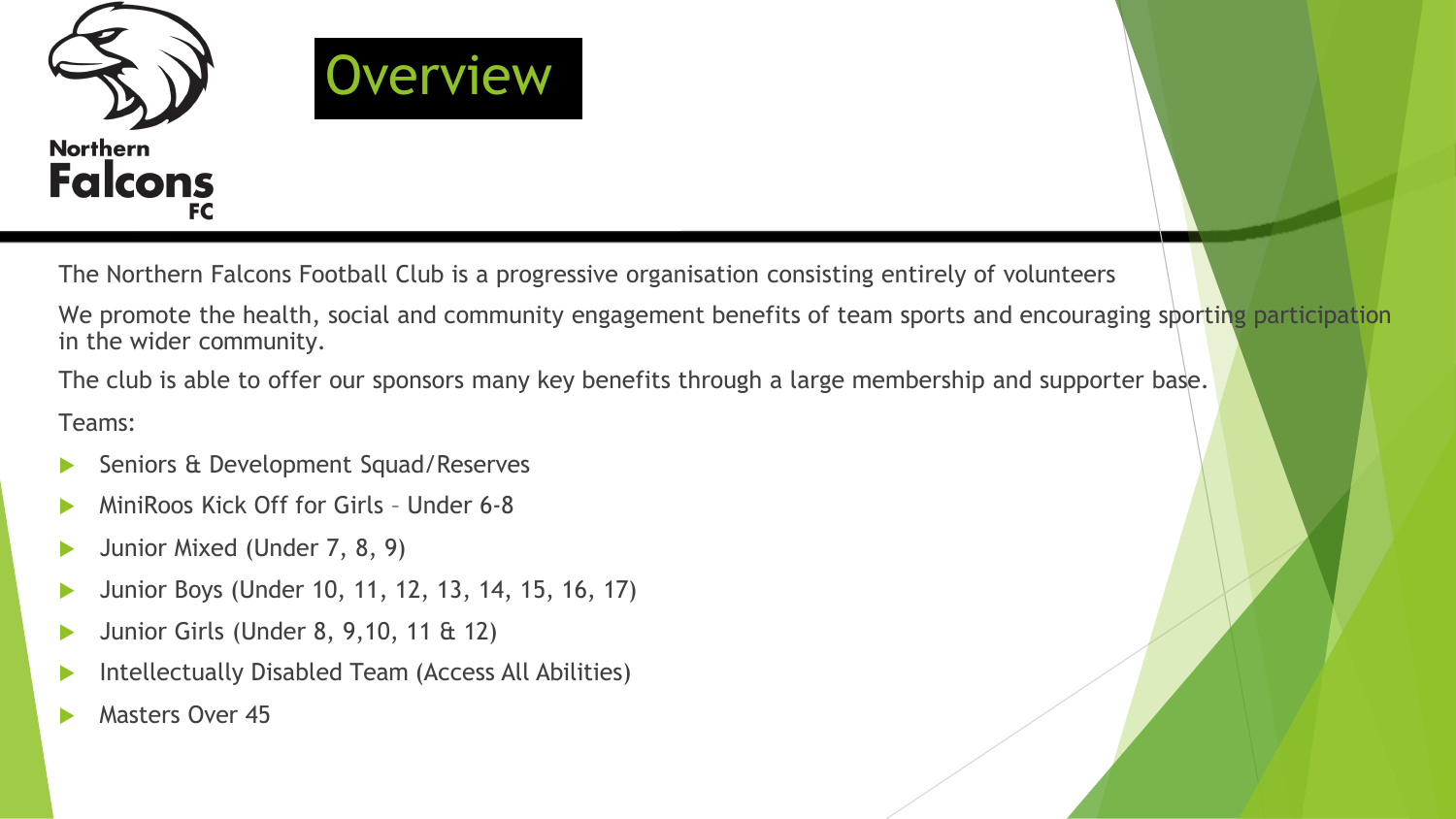



HAYES PARK, 143 FLINDERS ST., THORNBURY 3072

Seniors Games are played on every second Saturday at Hayes Park

Junior teams play at Hayes Park every Sunday

Located in the high profile location at Flinders St. in **Thornbury**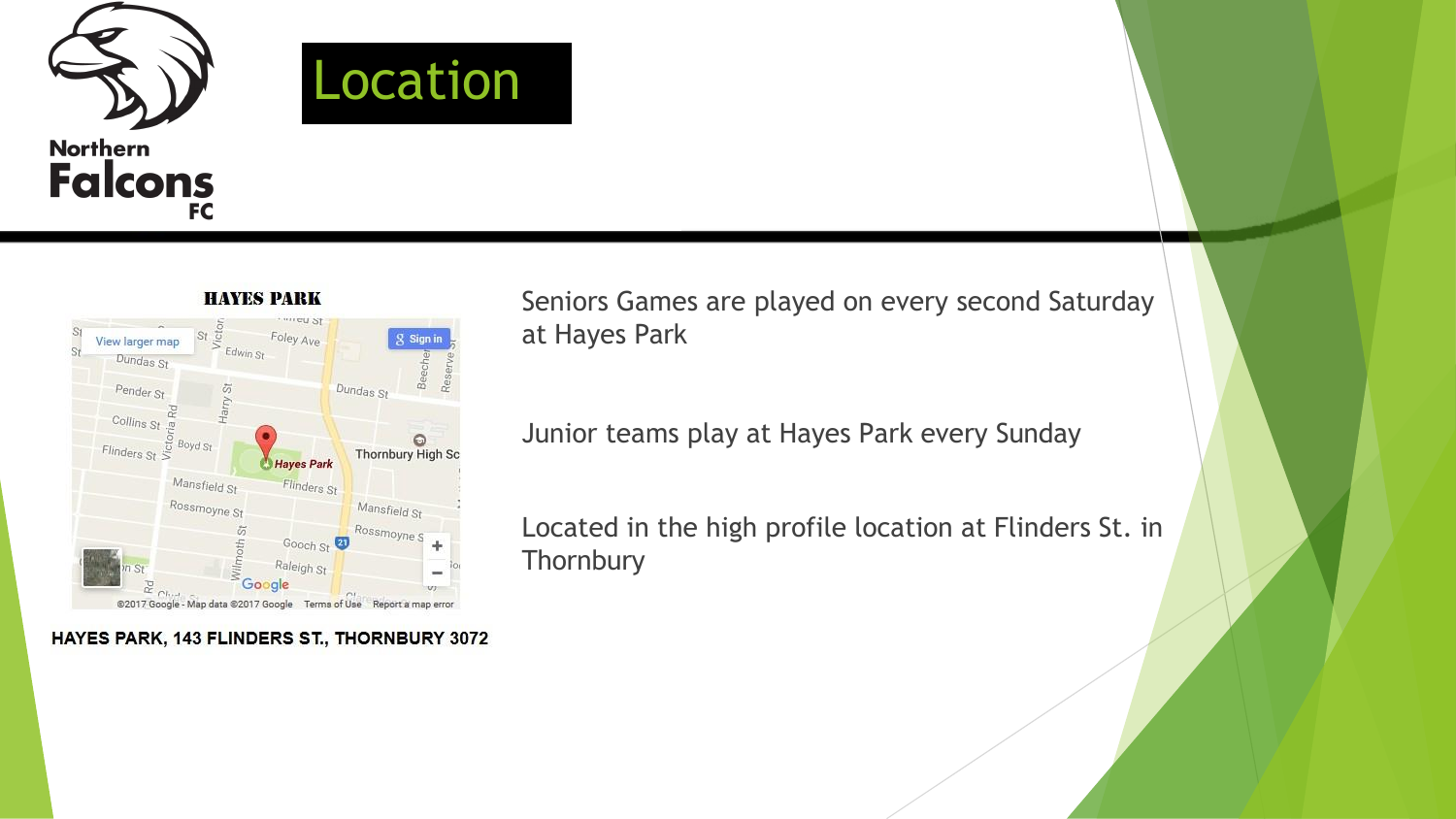

- **PERSONAL PLAYER SPONSOR (Value \$750.00)**
- **SINGLE JUNIOR TEAM (Value \$1500.00)**
- **SILVER PACKAGE (Value \$2,500.00)**
- **GOLD PACKAGE (Value \$5,000.00)**
- **PLATINUM PACKAGE (Value \$10,000.00)**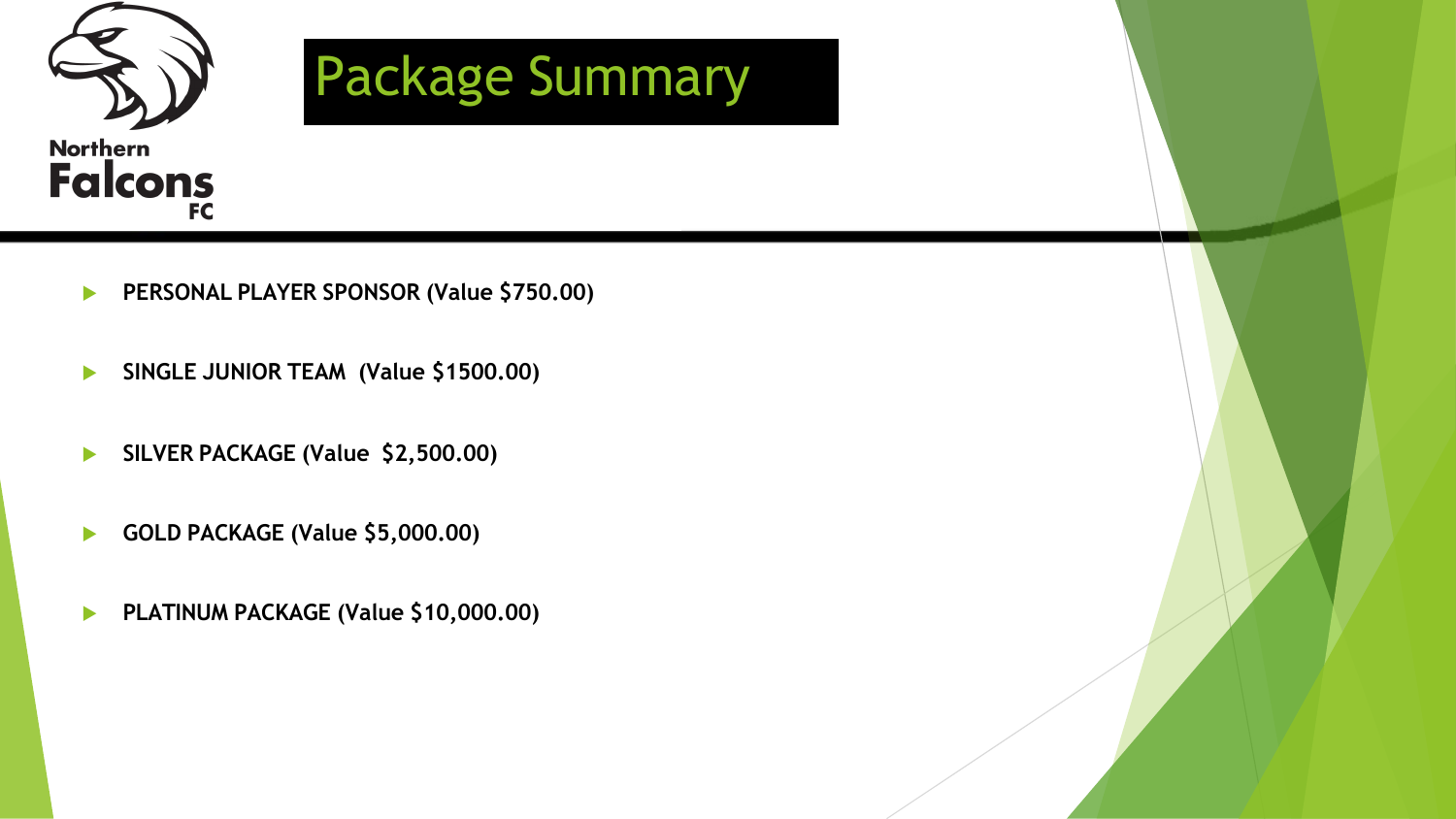

#### **PERSONAL PLAYER SPONSOR PACKAGE TO THE VALUE OF \$750.00**

- Your company logo on our Facebook page for season 2022
- Your company logo on a sponsors board inside our clubroom with player photo
- Free club beanie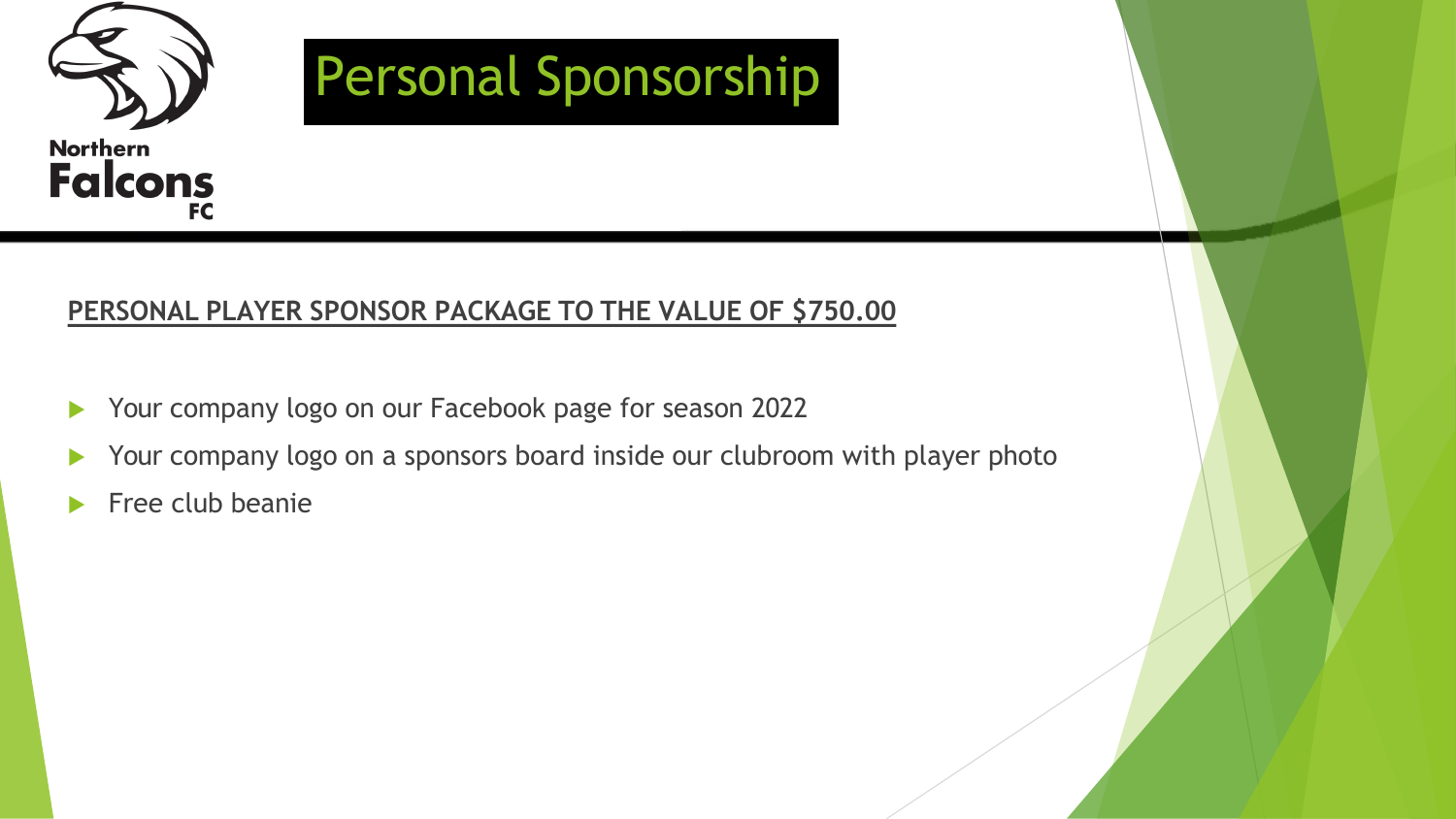

### Single Junior Team Single Junior Team Package

#### **SINGLE JUNIOR TEAM PACKAGE TO THE VALUE OF \$1500.00**

- Your company logo on our website (www.northernfalconsfc.com) for season 2022
- Your company logo on our Facebook & Instagram pages for season 2022 with regular mentions on our page
- Your company logo on a sponsors board inside our clubroom
- Display company logo (supplied by sponsor) on back of team playing shirt (1 junior team only)
- Free club beanie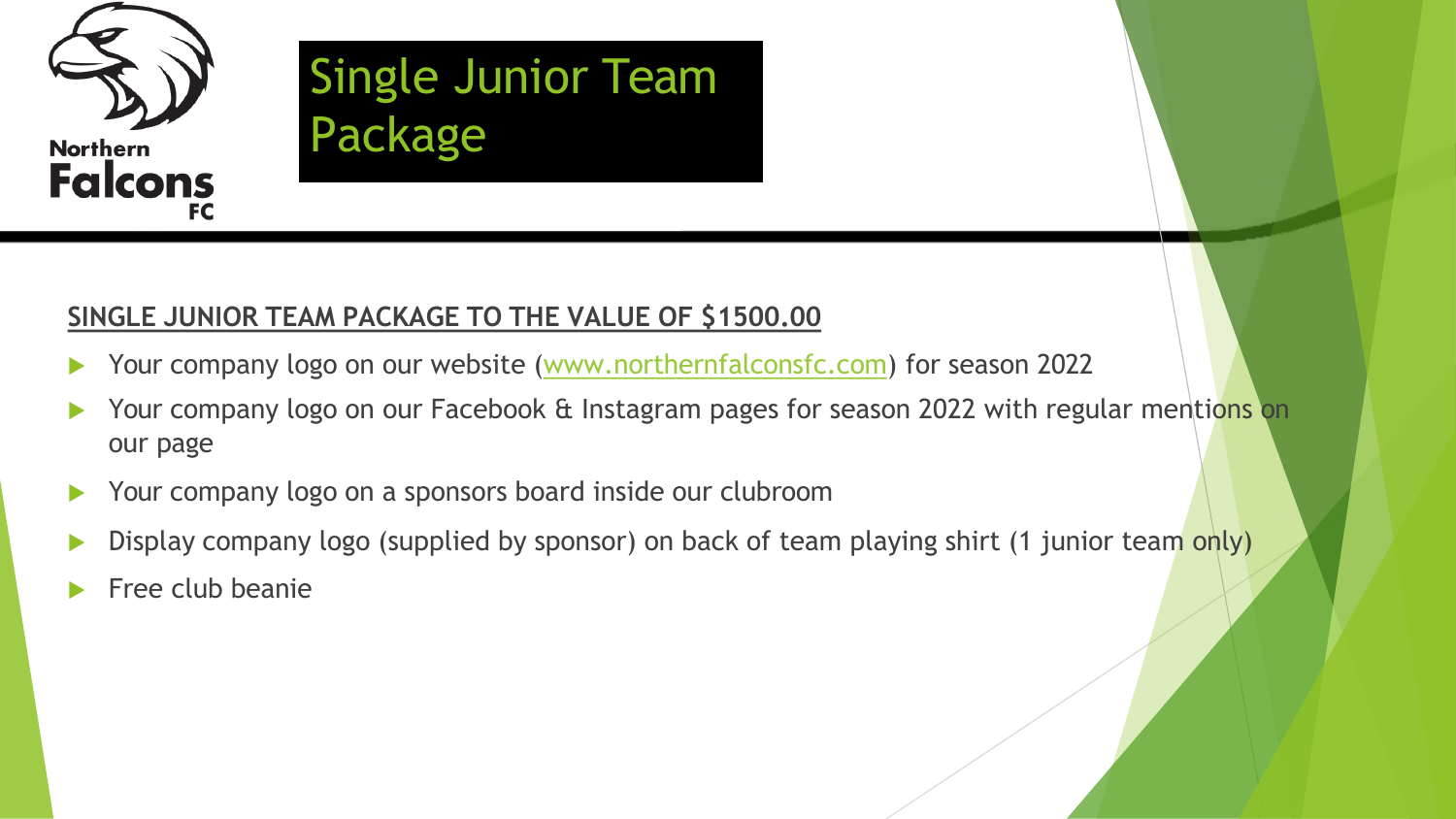

#### **SILVER PACKAGE TO THE VALUE OF \$2,500.00**

- Your company logo on our website (www.northernfalconsfc.com) for season 2022
- Your company logo on our Facebook & Instagram pages for season 2022 with regular mentions on our page
- Your company logo on a sponsors board inside our clubroom
- Advertising banner will be displayed at all home games
- Display company logo (supplied by sponsor) on leg of team playing shorts (1 team only)
- 2 x Complimentary club Scarf or beanie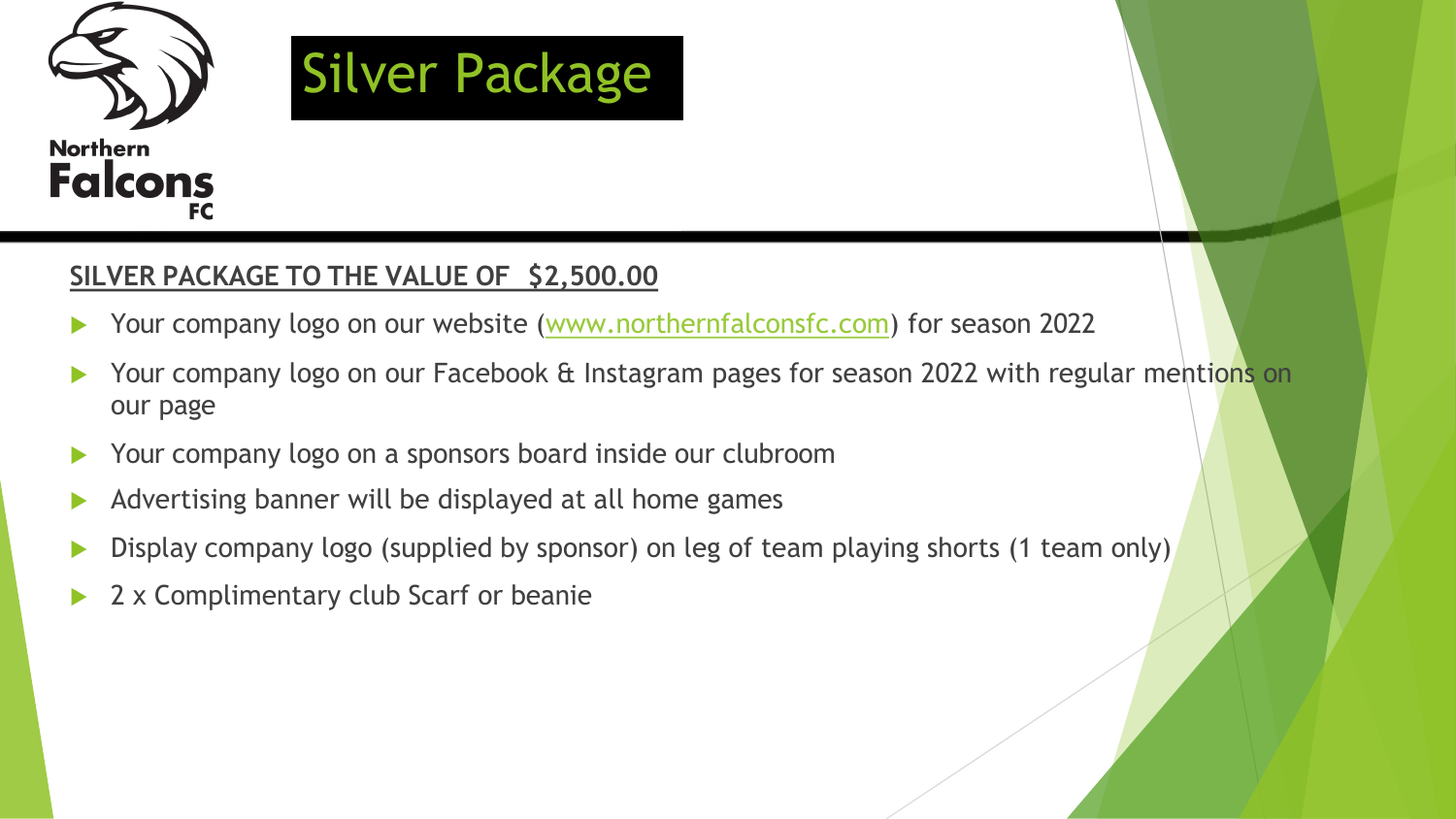

#### **GOLD PACKAGE TO THE VALUE OF \$5,000.00**

- ▶ Your company logo on our website (www.northernfalconsfc.com) for season 2022
- Your company logo on our Facebook & Instagram pages for season 2022 with regular mentions on our page including your branding on weekly action videos
- Your company logo on a sponsors board inside our clubroom
- Advertising banner will be displayed at all home games
- Display company logo (supplied by sponsor) on back of club playing shirts
- 2 x Complimentary club Scarf or beanie
- Two complimentary tickets to the clubs end of year Presentation night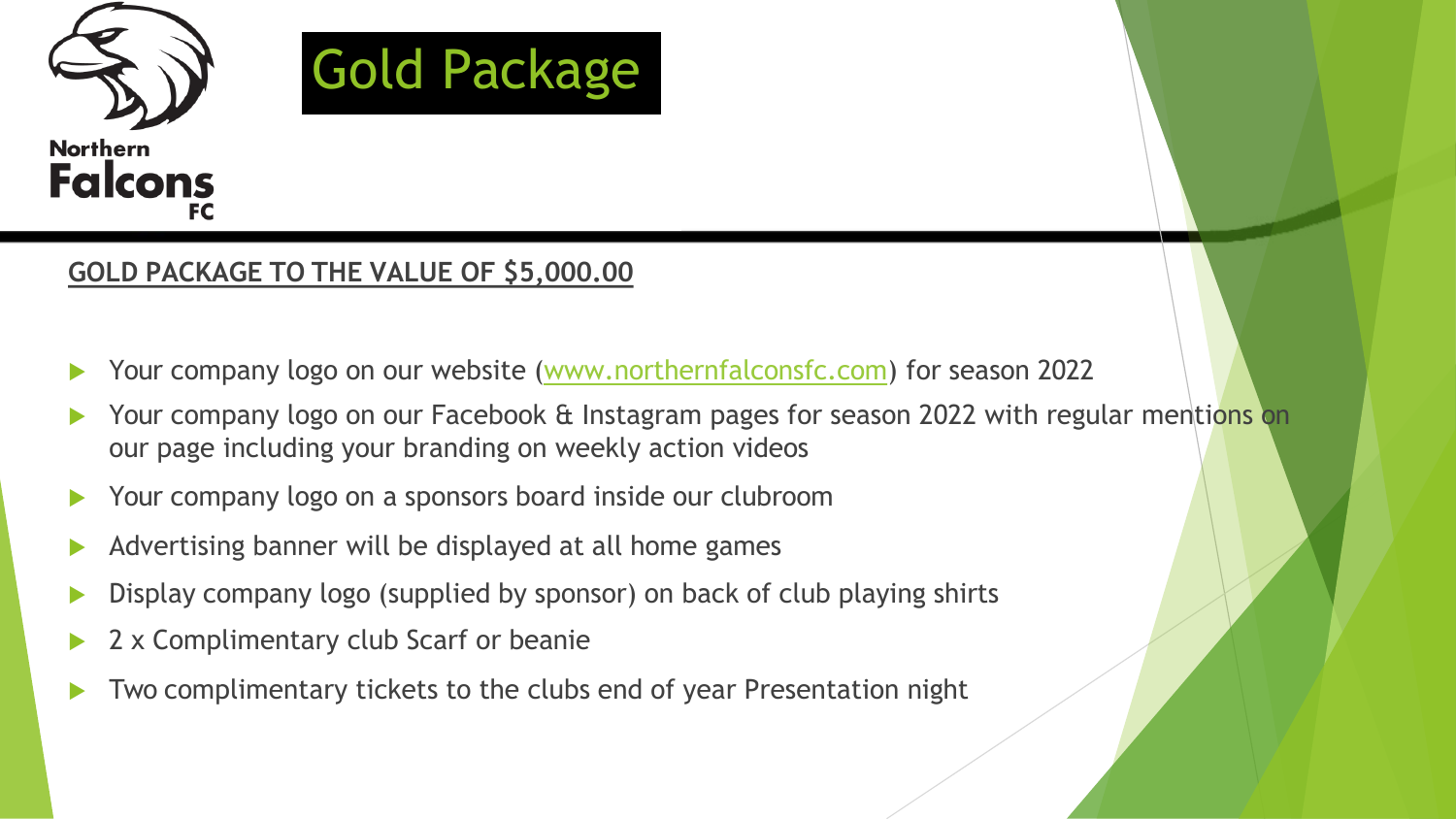



#### **PLATINUM PACKAGE TO THE VALUE OF \$10,000.00**

- Appreciation framed 2022 playing shirt including photo
- ▶ Your company logo on our website (www.northernfalconsfc.com) for season 2022
- Social Media posts on Facebook and Instagram including your branding on regular videos of club action
- Your company logo on sponsors board inside the clubrooms
- Advertising Banner will be displayed at all home games
- ▶ Company logo on signature of NFFC emails
- Display company logo on front of playing shirts
- Four complimentary tickets to the clubs end of year Presentation night (Senior or Junior)
- ▶ 4 x Complementary club Beanies or scarves
- ▶ Complimentary Club Polo & Tracksuit
- ▶ Option to add \$2,000.00 to have your logo on ALL club Polo's for every player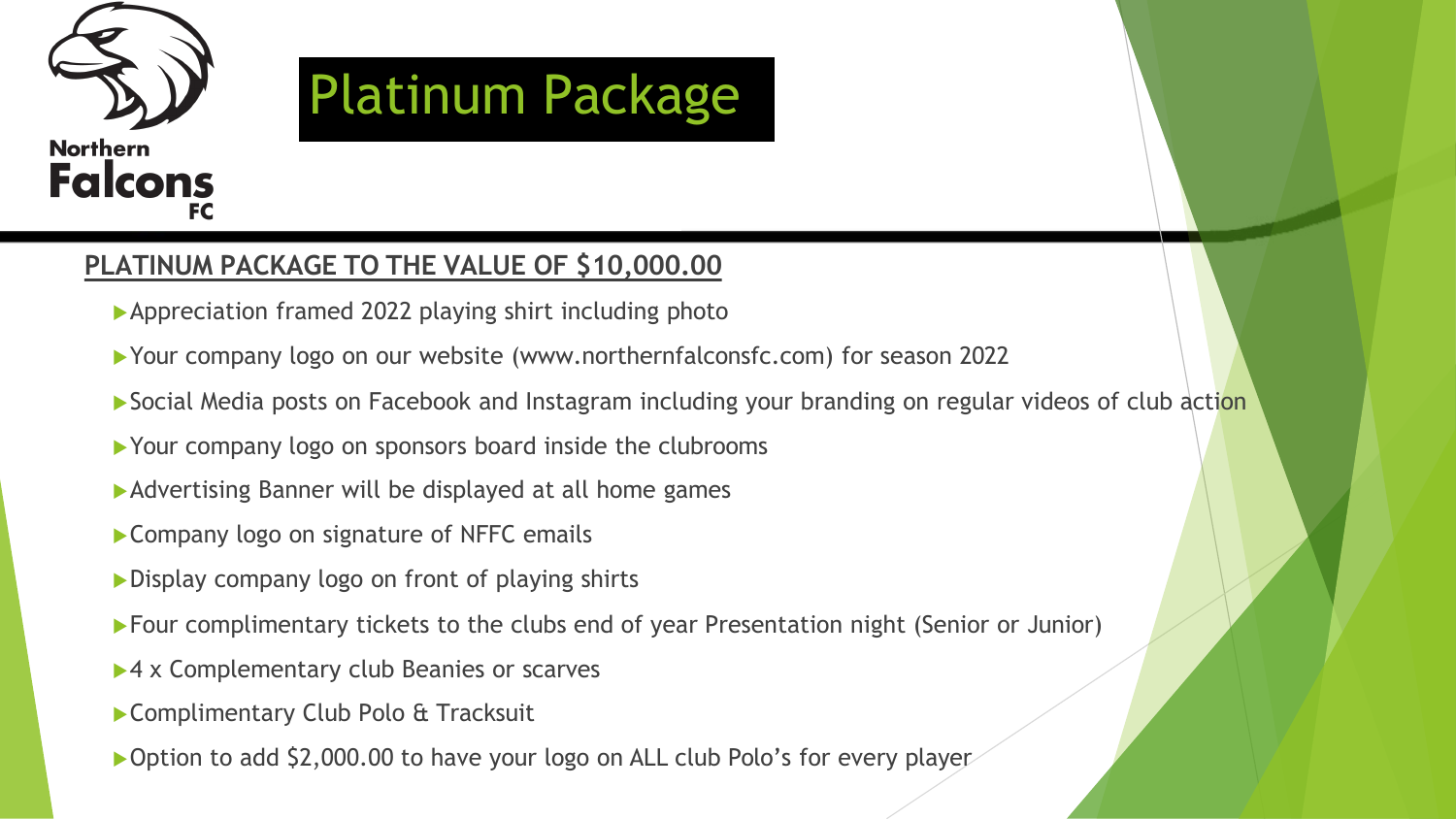

- **EXCELLENT EXPOSURE OF YOUR COMPANY'S LOGO THROUGHOUT THE NORTHERN AND WESTERN SUBURBS OF MELBOURNE WHEN THE LOGO IS DISPLAYED ON THE CLUB PLAYING SHIRTS OR SHORTS**
- **THE COMPANY LOGO OF MAJOR SPONSORS WILL FEATURE HEAVILY IN ANY PRINT AND SOCIAL MEDIA WITH PHOTOS OF CLUB PLAYERS DURING GAMES**
- **PREFERED SUPPLIER AGREEMENTS WITH ALL CLUB SPONSORS OFFERING EXCELLENT REPEAT BUSINESS OPPORTUNITIES**
- **THE COMPANY'S ADVERTISEMENT WILL BE PLACED ON THE NORTHERN FALCONS FC CLUB WEB SITE, SOCIAL MEDIA PAGES & EMAIL SIGNATURE BLOCK**
- **THE OPPORTUNITY FOR YOUR COMPANY TO ACCESS THE PRODUCTS AND SERVICES OF OTHER CLUB SPONSORS OFFERING SIGNIFICANT DISCOUNTS.**
- **ALLOWS YOUR COMPANY TO ACHIEVE A HIGH DEGREE OF CORPORATE CITIZENSHIP BY ASSISTING OUR CLUB TO CONTINUE THE GREAT WORK DONE IN THE LOCAL COMMUNITY**